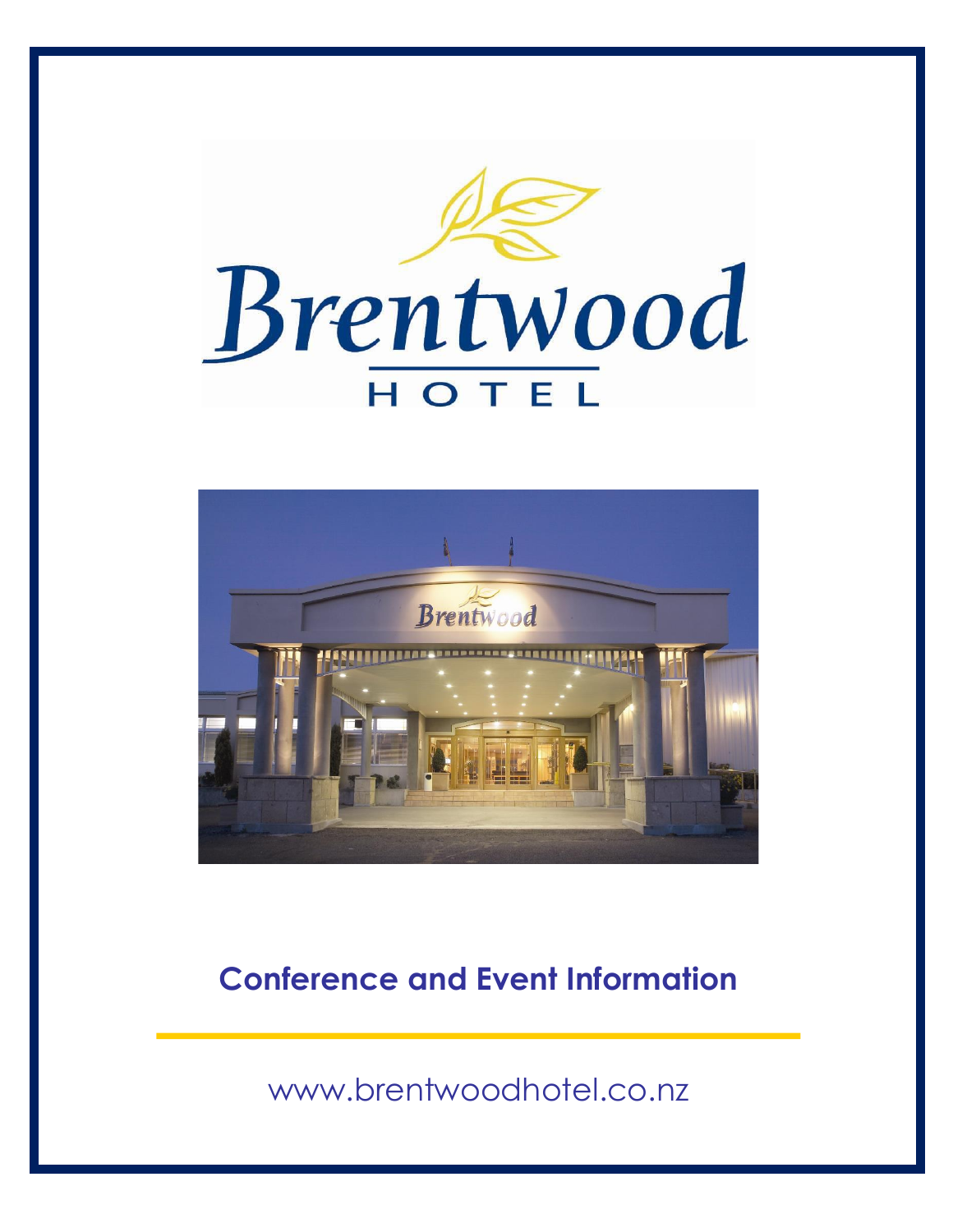

#### **Introduction**

Thank you for considering the Brentwood Hotel for your conference and event requirements.

Conferencing is the Brentwood Hotel's core business and our people understand what is required to deliver a successful conference experience. To ensure your event is a success we have a dedicated team with many years of experience, and it is our mission to provide customer focused service and real value for money.



With a total of up to 9 conference rooms the Brentwood Hotel offers one of Wellington's most practical and flexible conference facilities. Complemented by 116 accommodation rooms, in a variety of room types and configurations, this makes the Brentwood an ideal residential conference facility.

The Brentwood Hotel is Qualmark rated 3½ Star with a Bronze Tourism Sustainability Award.

Conveniently located in a quiet urban setting, the Hotel is just 2.6km from Wellington Airport and 6km from downtown Wellington.

#### **Location**



*Our people are the difference* 16-20 Kemp St, Kilbirnie, Wellington I Telephone 04 920 0400 I conferences@brentwoodhotel.co.nz I www.brentwoodhotel.co.nz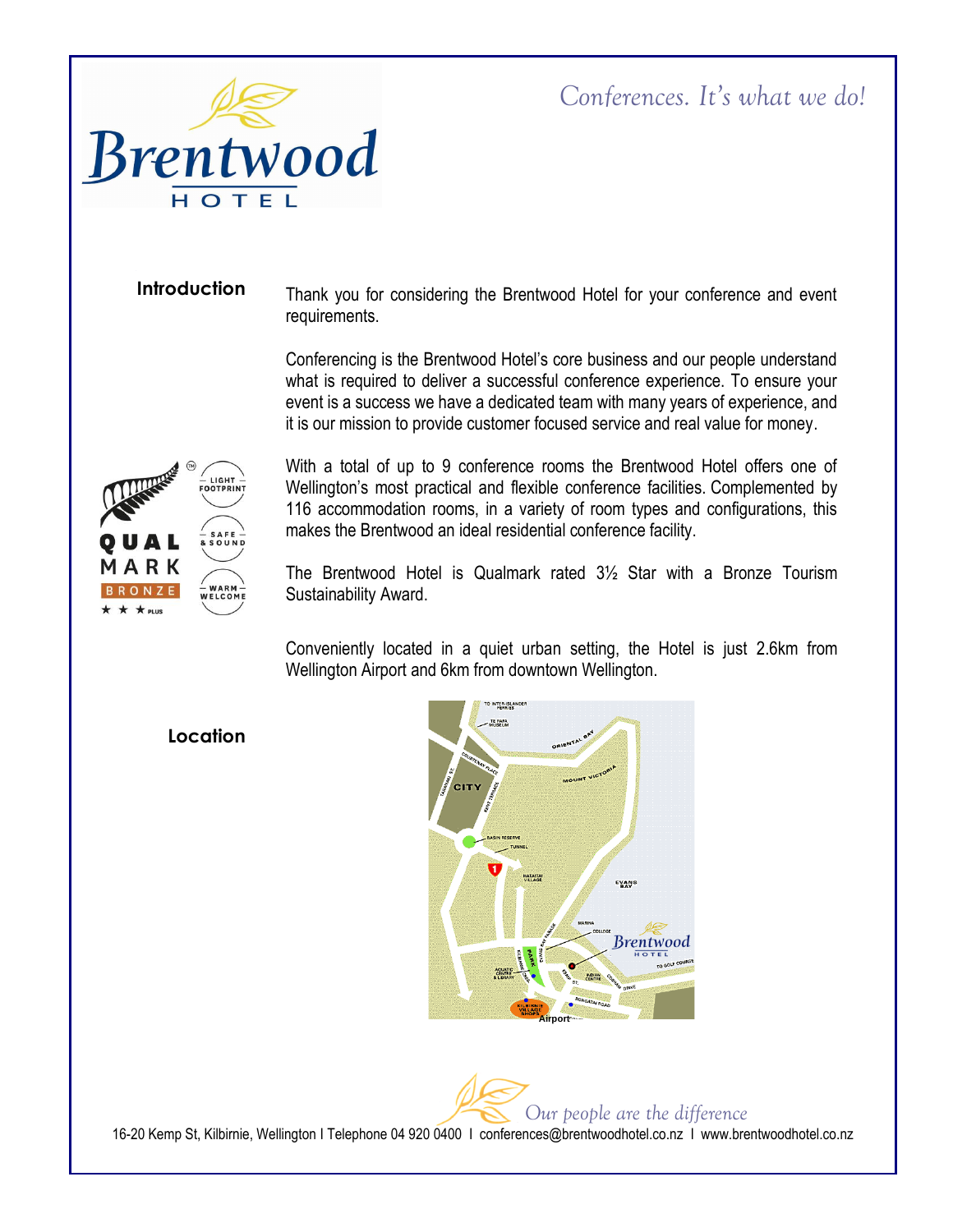

#### **Hotel Features**



116 accommodation rooms, including standard, superior, suites and a two bedroom apartment

9 conference rooms located on level 1 featuring natural light and with individual heating/cooling systems

24-hour reception and room service

Onsite bar and restaurant (Aqua Bar and Bistro)

Outdoor swimming pool (heated in summer months)

We have 100 free on-site car parks for guest use, saving on inner city parking charges and the anxiety of trying to find a park. There is also free unmetered street parking along Kemp St.

**Free Parking**

#### **Free Airport Transfers**



Brentwood Hotel provides a free 24-hour shuttle service to get your delegates to and from the Wellington Airport eliminating cost and anxiety. Guests' simply need to call our free phone number **0508 Brentwood (0508 273 689)** once they have collected their luggage and our shuttle will pick them up just outside the arrivals area, through the doors between Subway and the convenience store.

#### **Accessible Facilities**



The Brentwood Hotel takes great pride in accommodating the needs of all of our guests including those requiring accessible facilities. We offer:

- 13 accessible accommodation rooms on ground floor and close to reception
- Adjoining rooms
- Friendly and helpful staff
- All conference rooms on ground floor allowing for wheelchair access
- Support animal friendly

*Our people are the difference* 16-20 Kemp St, Kilbirnie, Wellington I Telephone 04 920 0400 I conferences@brentwoodhotel.co.nz I www.brentwoodhotel.co.nz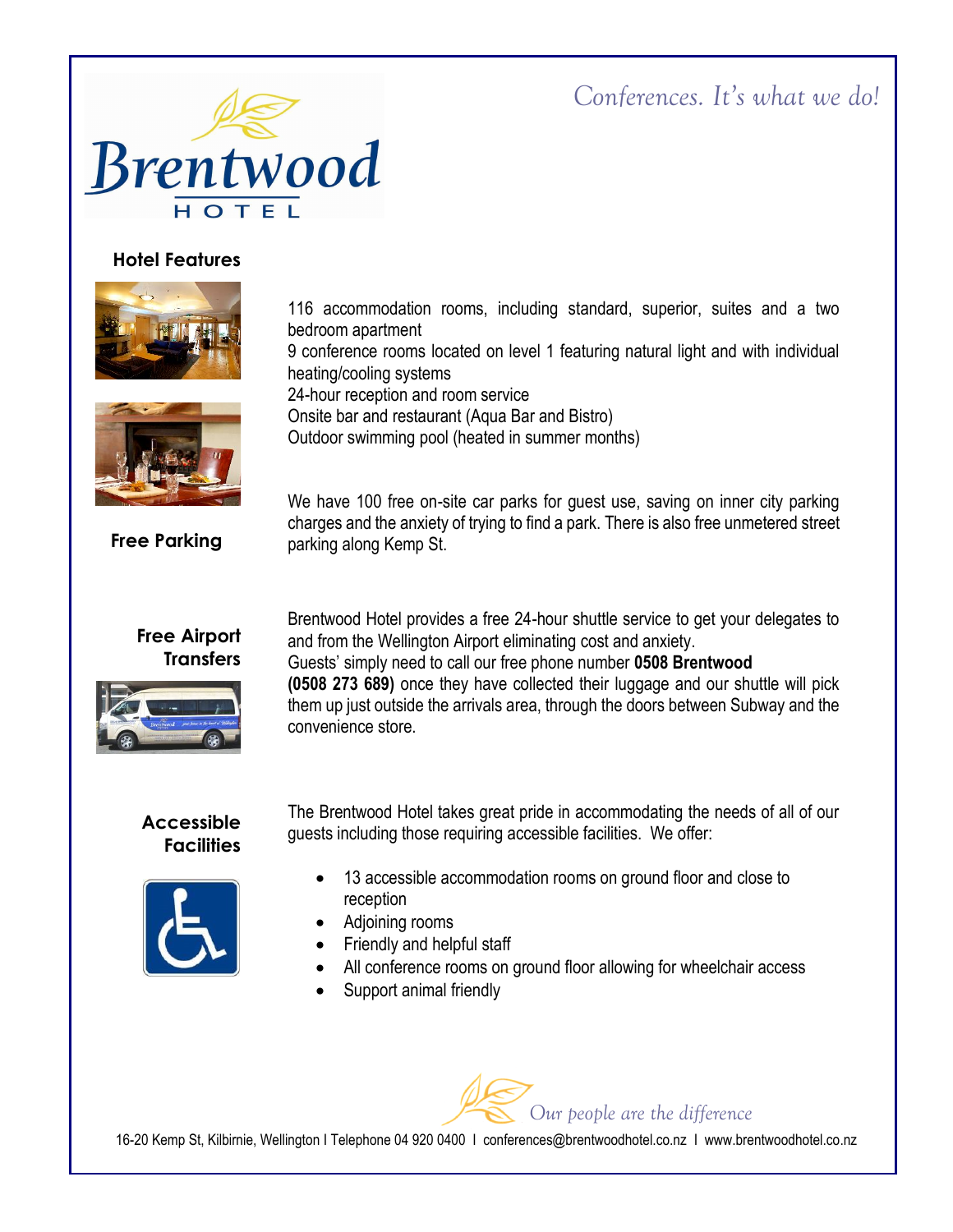



Conferences When you enquire about holding your next conference with the Brentwood Hotel, our and Events experienced team will allocate a space that will best suit your event requirements. Please advise your conference contact if you have any accommodation requirements so we can ensure we have availability.

#### Below is our maximum conference capacity chart. **Capacities**

| <b>Conference</b><br><b>Room</b> | Area Sq<br>metre | <b>Theatre</b><br><b>Style</b> | <b>Board</b><br><b>Room</b> | <b>Class</b><br><b>Room</b> | U-Shape | Workshop<br><b>Banquet</b> | Cocktail |
|----------------------------------|------------------|--------------------------------|-----------------------------|-----------------------------|---------|----------------------------|----------|
| Kauri Room                       | 321              | 400                            | N/A                         | 180                         | 80      | 230                        | 460      |
| Kauri 1                          | 90               | 100                            | $25 - 30$                   | 28                          | 24-30   | 50                         | 120      |
| Kauri 2                          | 90               | 100                            | $25 - 30$                   | 32                          | 24-30   | 50                         | 120      |
| Kauri 3                          | 85               | 100                            | $25 - 30$                   | 32                          | 24-30   | 50                         | 120      |
| Kauri 4                          | 51               | 35                             | 12                          | 16                          | 16      | N/A                        | 30       |
| Tawa                             | 110              | 100                            | 40                          | 55                          | 35      | 100                        | 120      |
| <b>Totara</b>                    | 60               | 50                             | 24                          | 18                          | 22      | 30                         | 50       |
| Rimu                             | 60               | 50                             | 24                          | 18                          | 22      | 30                         | 50       |
| Rata                             | 48               | 30                             | 16                          | 12                          | 16      | 20                         | 40       |
| <b>Matai</b>                     | 35               | 20                             | 14                          | 12                          | 12      | N/A                        | N/A      |

#### **Audio Visual**



We understand the right AV products and service ensures a seamless and stress-free conference. That's why we work closely with our preferred supplier Streamliner to ensure that you receive the right AV solution for the needs of your event. Talk to our conference department today and we can take care of all your event AV needs!

#### **Themeing & Entertainment**

Looking to create some wow factor for your event? Our dedicated conference team would be happy to assist with arranging or putting you in touch with the right person for your theming or entertainment requirements.

*Our people are the difference*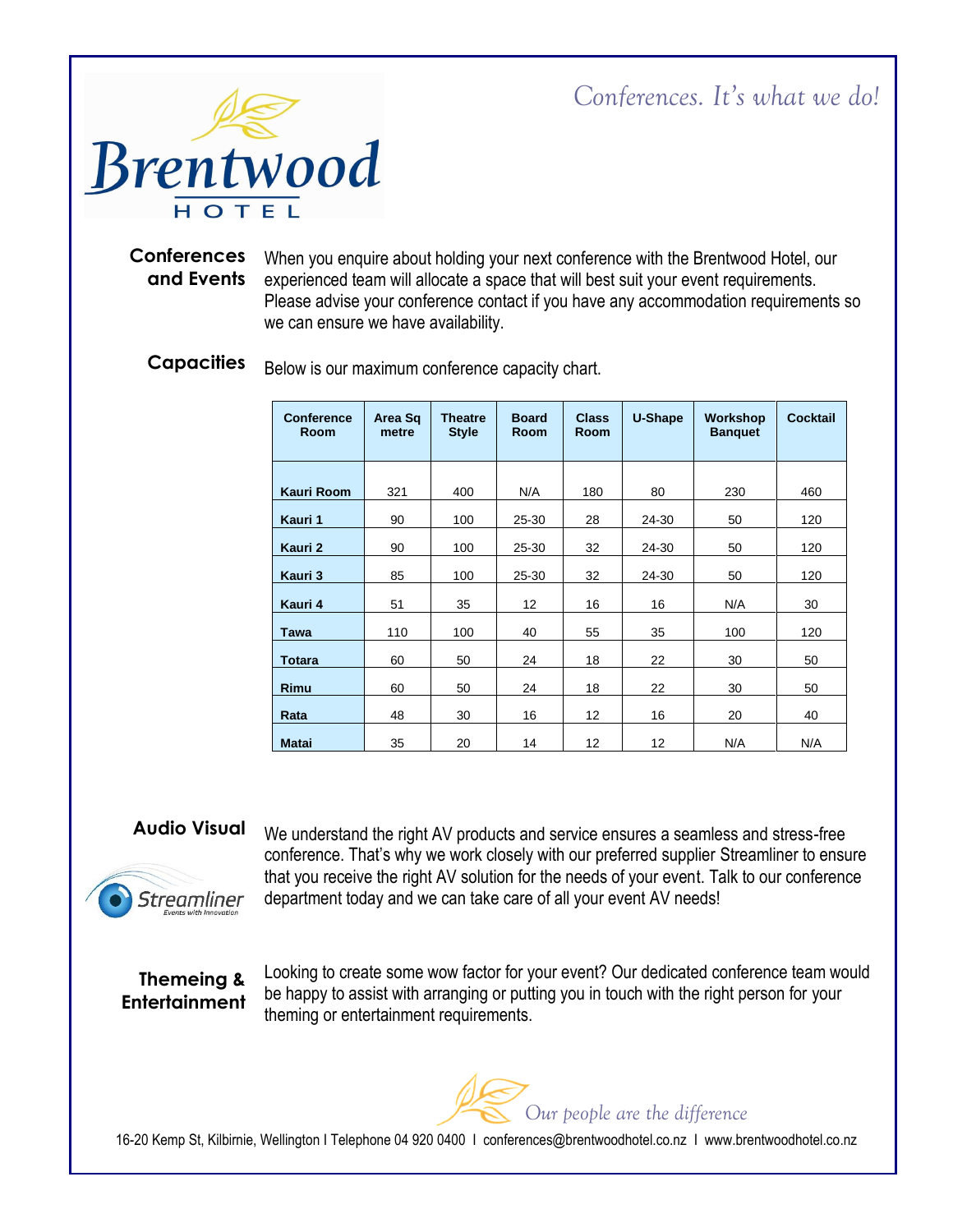

16-20 Kemp St, Kilbirnie, Wellington I Telephone 04 920 0400 I conferences@brentwoodhotel.co.nz I www.brentwoodhotel.co.nz

*Our people are the difference*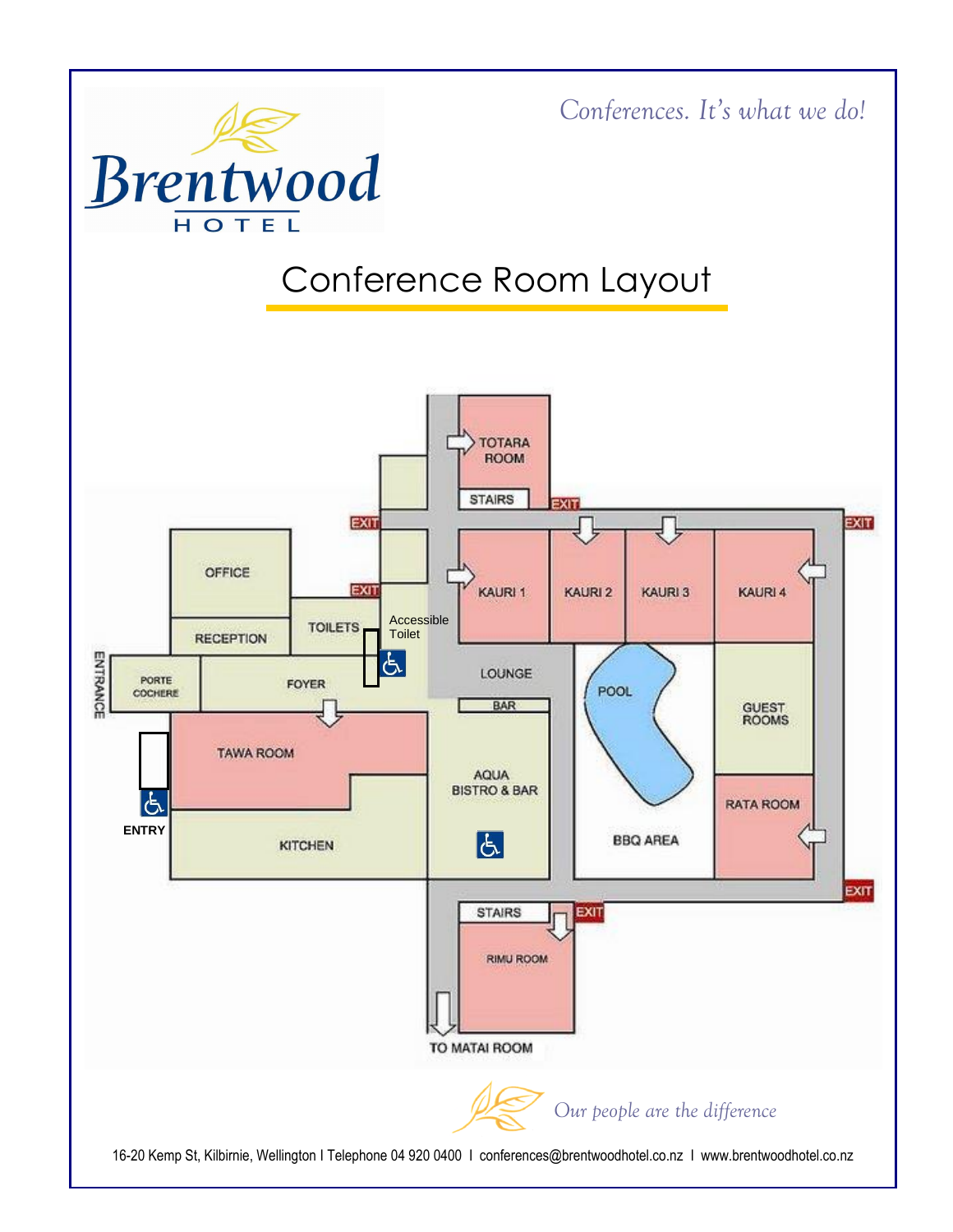# **Brentwood** HOTEL

# Conference Rooms

### **Kauri Room**

The Kauri room is a diverse multi-functional conference room which can be used as one large conference room, or divided into four separate rooms, Kauri 1, 2, 3 and 4. This room features:

- No pillars
- Excellent natural light from large floor to ceiling windows
- 4 metre ceiling height in Kauri 1, 2 & 3, 2.7m ceiling height in Kauri 4
- 15 litres of fresh air every second (the New Zealand standard is 8)
- European designed Hupe soundproof doors. Hermetically sealed; they are rated down to 46 decibels
- There is an average of 10 power points per Kauri room
- Three phase power is available
- Kauri 4 converts to a subtle stage area.
- Kauri 1 adjoins to Aqua Bar perfect for cocktail functions



The flexibility of this room allows varying spaces that are combinations of Kauri 1 - 4, Kauri 1 + 2, Kauri 2 + 3, Kauri 3 + 4 or Kauri 1 + 2 + 3



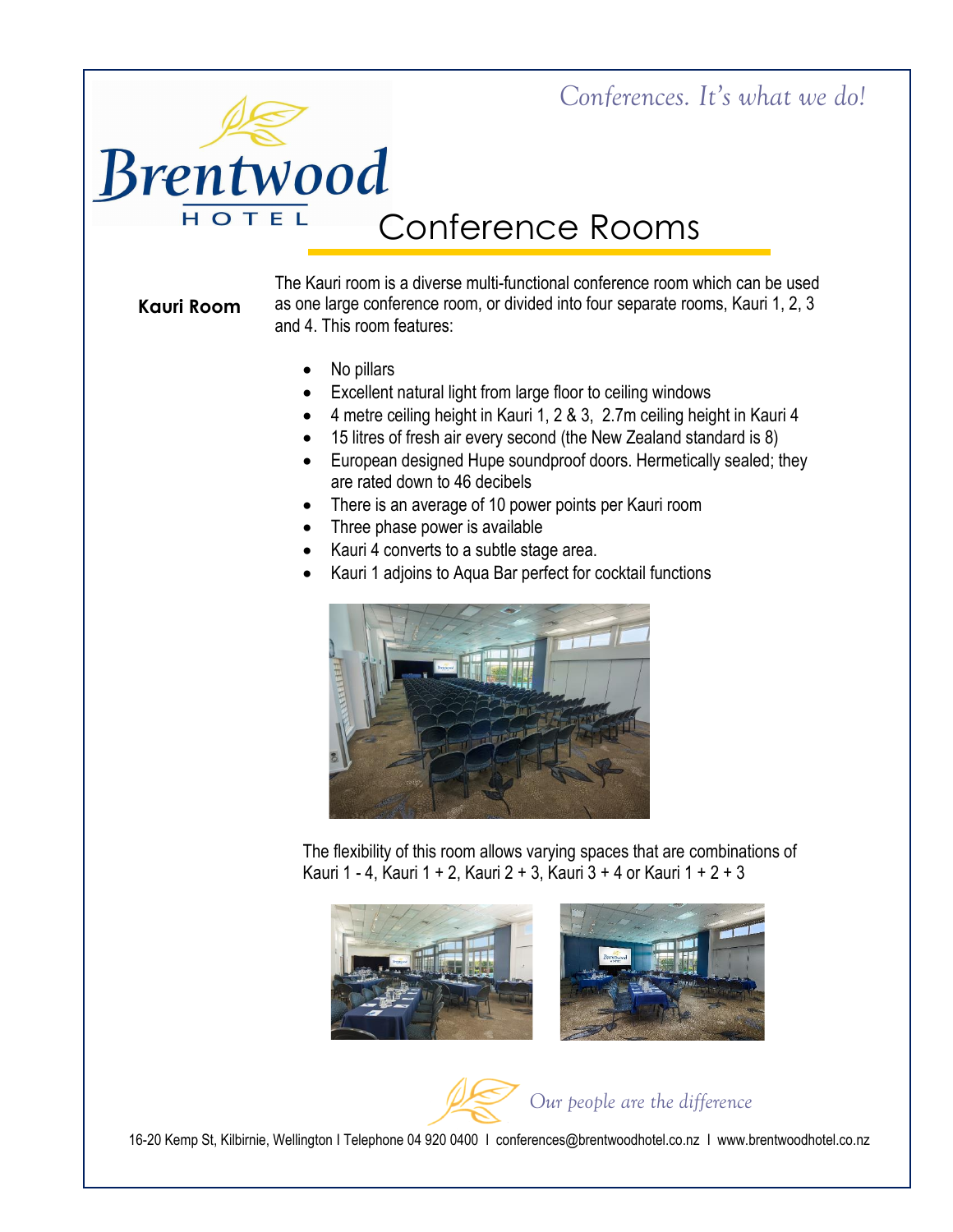

#### **Tawa Room**

The Tawa room is our second largest space and one of our most popular rooms. For events needing trade and exhibition space, this venue is ideal - due to its high ceiling and location opposite reception, close to the Kauri Room and adjacent to Aqua Bistro and Bar.

- Data projector and electronically operated screen (charges apply)
- Apple connectivity (charges apply)
- 3.6 metre ceiling height
- Natural light
- Ideal for private dinners or cocktail functions.



#### **Totara Room**

The Totara room is our most highly specified conference room with easy access to outdoor courtyard areas.

- Built in sound system
- Data projector and electronically operated screen (charges apply)
- Floor-to-ceiling windows
- Close to Aqua Bistro and reception areas.
- Heat pump



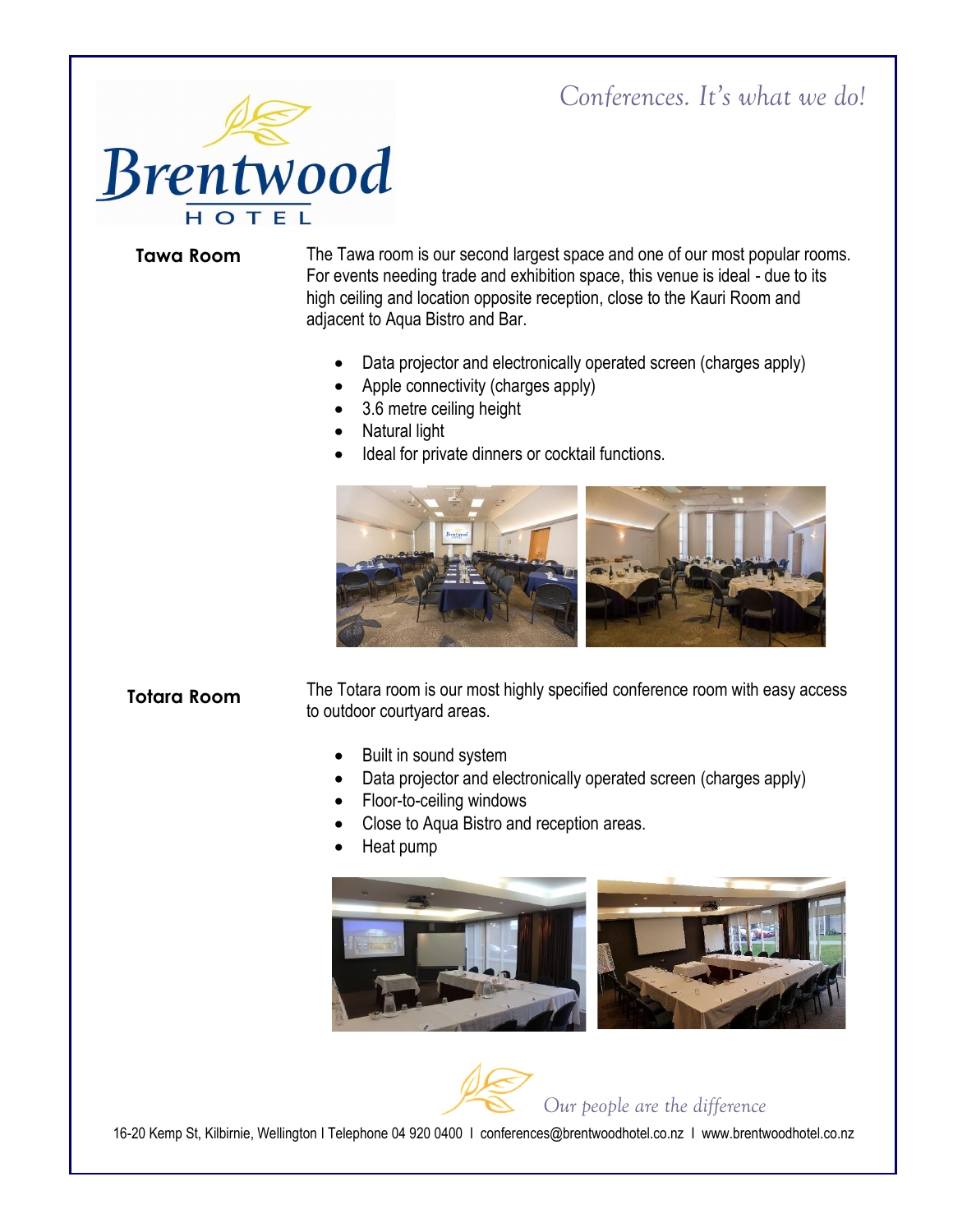

#### **Rimu Room**

The Rimu room is located next to the restaurant on level 1 of the hotel. It is an ideal space for small-medium sized events, or as a break-out room and features its own restroom.



The Rata room is a very popular space as it is located in a quiet but central area of the hotel. Large glass doors from this space lead directly to a courtyard and poolside area which can also serve as break-out space. **Rata Room**



#### **Matai Room**

The Matai Room is located in a quiet and secluded area of the hotel perfect for interviews and confidential meetings. This room also features Self- contained with its own restroom and storage space.



*Our people are the difference*